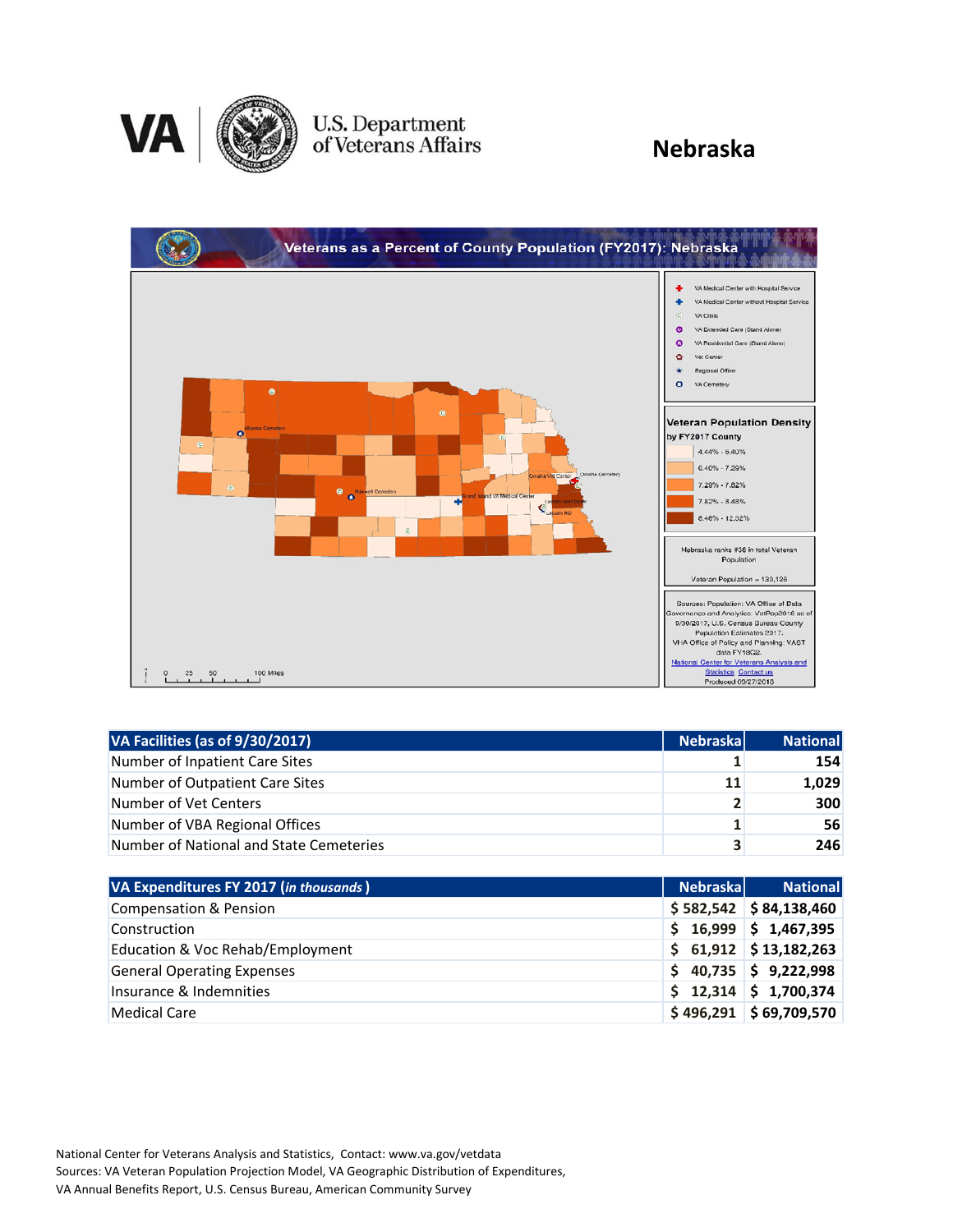

# **U.S. Department**<br>of Veterans Affairs

### **Nebraska**

| Veteran Population (as of 9/30/2017)           | <b>Nebraska</b> | <b>National</b> |
|------------------------------------------------|-----------------|-----------------|
| Number of Veterans                             | 130,126         | 19,998,799      |
| Percent of Adult Population that are Veterans  | 9.50%           | 6.60%           |
| Number of Women Veterans                       | 11,863          | 1,882,848       |
| Percent of Women Veterans                      | 9.12%           | 9.41%           |
| Number of Military Retirees                    | 14,654          | 2,156,647       |
| Percent of Veterans that are Military Retirees | 11.26%          | 10.78%          |
| Number of Veterans Age 65 and Over             | 62,558          | 9,410,179       |
| Percent of Veterans Age 65 and Over            | 48.07%          | 47.05%          |









| VA Healthcare and Benefits (as of 9/30/2017)         | <b>Nebraska</b> | <b>National</b> |
|------------------------------------------------------|-----------------|-----------------|
| Number of Veterans Receiving Disability Compensation | 43,465          | 4,552,819       |
| Number of Veterans Receiving Pension                 | 1,254           | 276,570         |
| Number of Dependency & Indemnity Comp Beneficiaries  | 2,752           | 411,390         |
| Number of Education Beneficiaries                    | 7,540           | 987,577         |
| Number of Enrollees in VA Healthcare System          | 68,879          | 9,116,200       |
| Number of Unique Patients Treated                    | 47,977          | 6,035,183       |